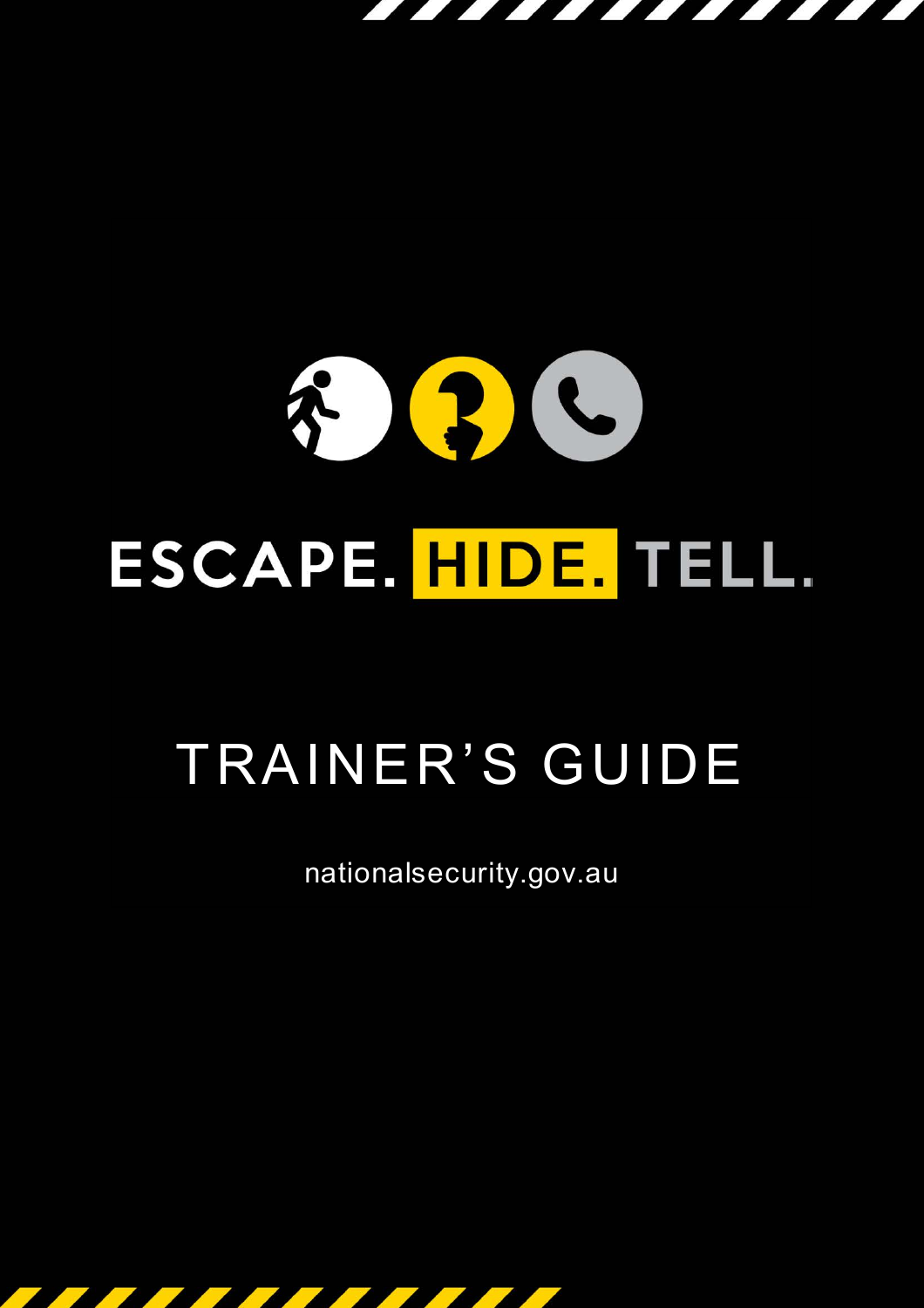

### **Training context**

While terrorist attacks in Australia are not common, it is important we know how to respond if the need arises.

The Australian Government has released guidance that sets out three key steps for keeping safe in the event you find yourself under attack. The advice is, if caught up in an incident you should ESCAPE to safety, HIDE if you can't, and TELL the police when it is safe to do so. This guidance can be applied to many places and situations, for example a gun or knife attack that is not terrorism related

#### **Objectives and audience**

The ESCAPE. HIDE. TELL. training kit explains and expands upon the core messaging of ESCAPE. HIDE. TELL. It provides advice on what everyone can do if facing attacks from active armed offenders (e.g guns and knives), explosive devices, chemical weapons and hostile vehicles.

The training kit provides more detail for employees, particularly those who work in businesses that operate in crowded places, such as stadiums, shopping centres, transport hubs, pedestrian malls, pubs, clubs, hotels, bar and café precincts, places of worship, movie theatres, tourist attractions, and outdoor spaces.

The training kit, comprising the guide and an accompanying Powerpoint presentation, has been designed to be easily downloaded and delivered by businesses, particularly small and micro businesses. It is designed to be used as an extension of your organisations existing emergency training.

#### **Crowded places**

Australian, state and territority governments work with businesses to protect crowded places. Our law enforcement and intelligence agencies are well-equipped to detect and disrupt plots, and they have a strong history of stopping terrorist attacks. Owners and operators of crowded places have the primary

,,,,,,,,,,,,,,,,,,,,,,,,

responsibility for protecting their sites, including a duty of care to take steps to protect people that work, use, or visit their site from a range of foreseeable threats, including terrorism.

*Australia's Strategy for Protecting Crowded Places from Terrorism* is based on strong, trusted partnerships between all levels of government and those responsible for crowded places. It aims to make crowded places as resilient as possible to terrorist attacks while preserving our use and enjoyment of these places.

The objective of the strategy is to protect the lives of people working in, using, and visiting crowded places by making these places more resilient to terrorism. This includes providing advice for employees and individuals on what to do in an attack.

While this training package focus' on the ESCAPE. HIDE. TELL messaging specifically, owners and operators of crowded places should familiarise themselves with the advice provided in the strategy for employees and individuals on what to prepare for, and respond to in an attack.

### **Using the guide**

This guide contains the text to accompany the Powerpoint slide presentation, The information under each title corresponds directly to the presentation.

Points where the slide needs to be changed are indicated like this:

#### NEW SLIDE

Presenter notes (example below) are included throughout this guide to provide suggestions to drive discussion with staff throughout the training.

PRESENTER NOTE *Example*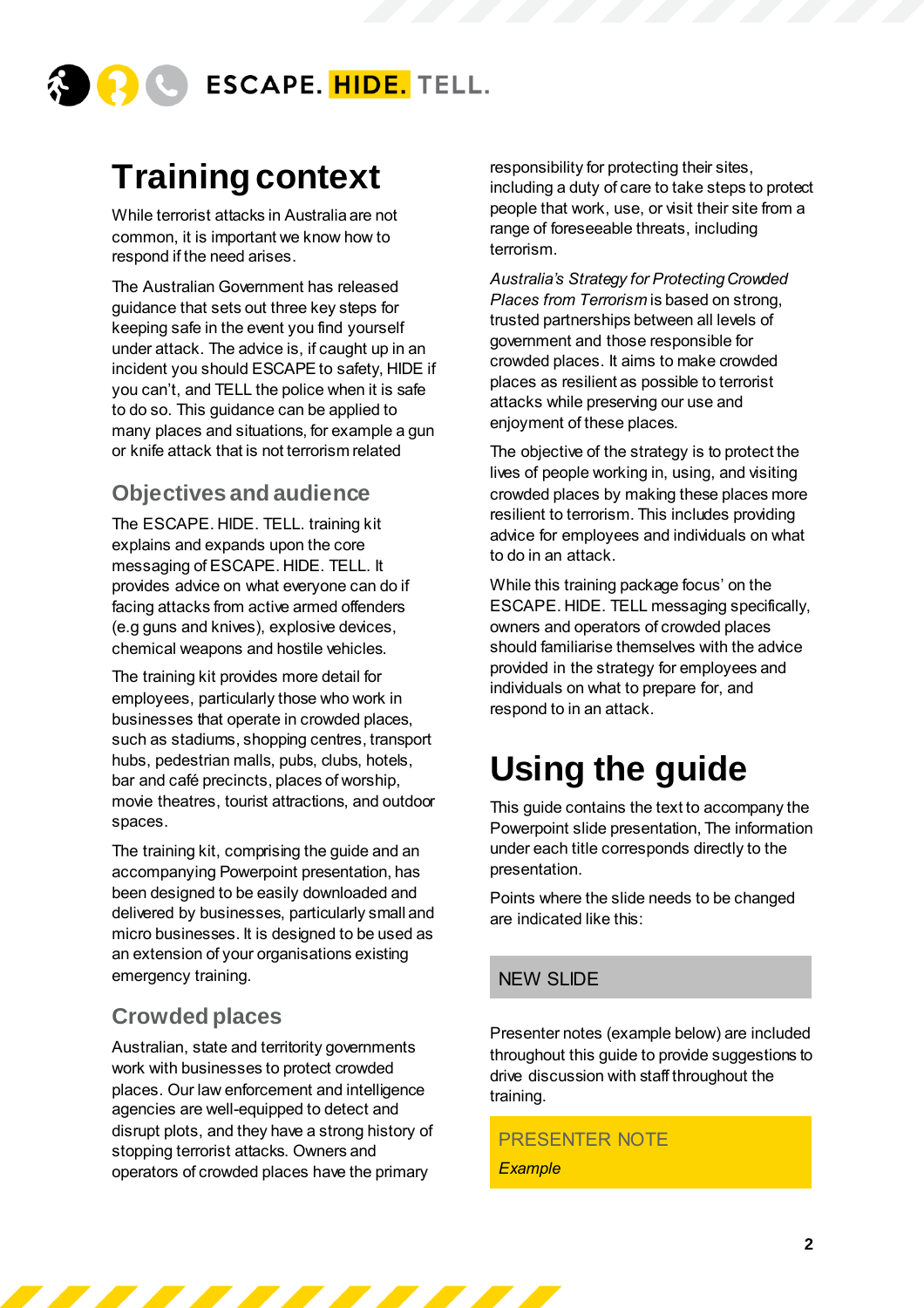

#### **Technical requirements**

- Computer (to run the Powerpoint presentation)
- Large screen connected to the computer

<u> Tantara Maria Barat da Barat da Barat da Barat da Barat da Barat da Barat da Barat da Barat da Barat da Barat </u>

 $\mathcal{L}$ 

**STATE** 

**Contract Contract Contract Contract**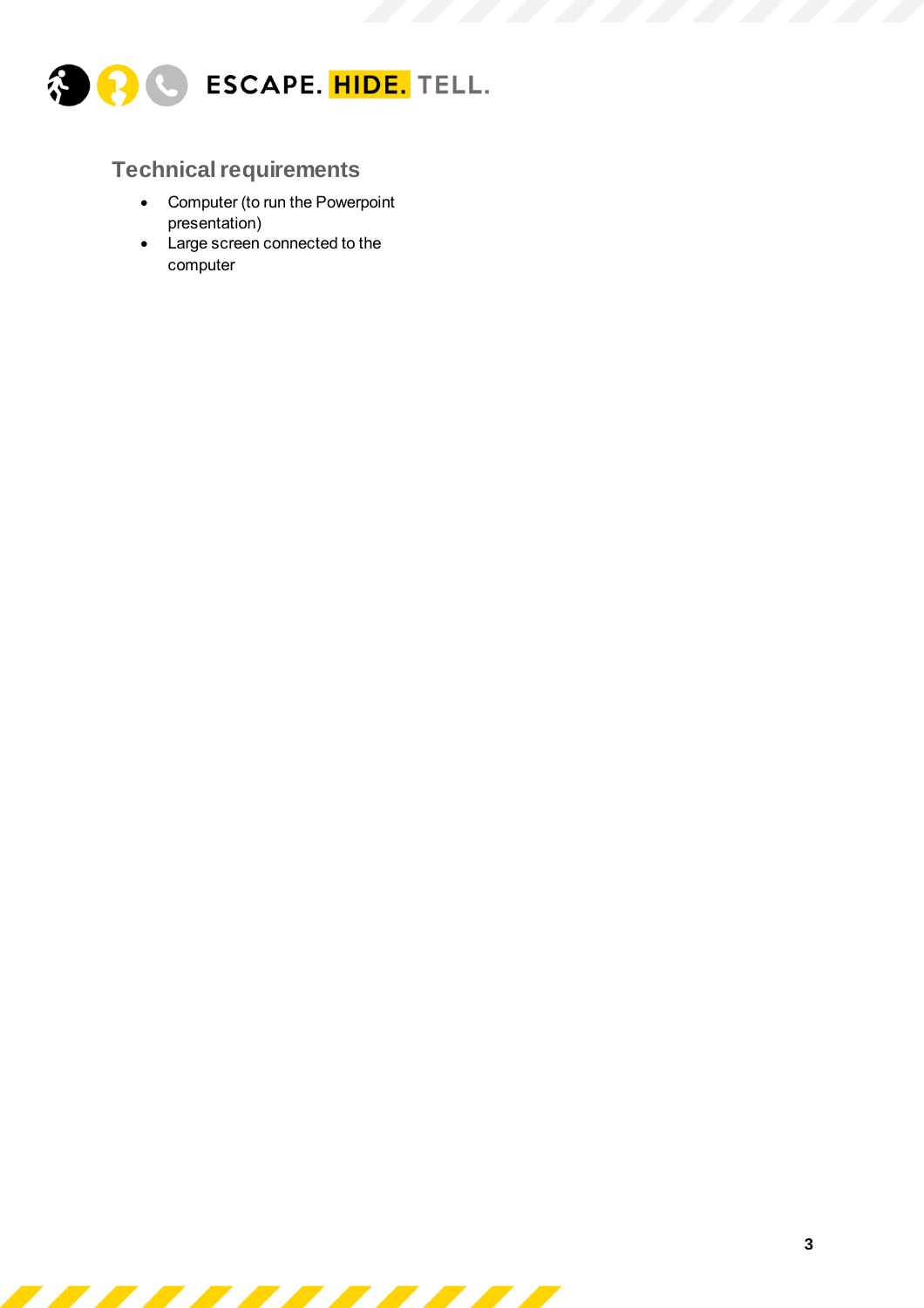

### **TRAINING**

#### NEW SLIDE

### **What you do matters**

Although Australia is a safe country, we are still at risk from terrorist or other attacks, particularly in crowded places.

While many of the larger attacks in recent memory have occurred elsewhere in the world in Europe, North America, Africa and Asia, Australia has not been immune from terrorist attacks, or other attacks in crowded places.

#### PRESENTER NOTE gather such as sta

shopping centres, transport hubs, pedestrian malls, pubs, clubs, hotels, bar and café *Encourage participants to talk about attacks that they are aware of either in Australia or overseas, particularly those that have*  $\overline{\phantom{a}}$ affected similar businesses. Who would be a f

**Some examples could include:** 

*Vehicle attacks in Bourke street and Flinders street, Melbourne*

*Lindt Café Siege*

*Port Arthur shootings*

*Bali bombings*

*London transport bombings*

*Vehicle attacks in London (London Bridge and Borough Market), Las Ramblas, Barcelona, Bastille Day parade, Nice and Berlin Christmas market*

*Manchester arena bombing*

*Shootings in Las Vegas (outdoor concert), Orlando (nightclub)Virginia (university), Colorado (movie theatre), Norway (Utoya island campsite)*

77 77 77 77 77 77 77 77 7

Just as it is important that we know what to do in any emergency—such as a fire or a severe storm—we need to know what to do in an attack.

Both to protect ourselves, but also to help our clients/ customers/ patrons.

Being confronted by a gunmen or realising a bomb has exploded can be a frightening experience. Attacks are beyond our control and take us by surprise.

Thinking about the actions we should take ahead of time in such a stressful and chaotic environment will help ensure you are better equipped if you are caught in an attack.

It is important to be prepared to react quickly and know how to protect yourself.

Today's training will introduce you to a simple three word memory tool - ESCAPE.HIDE.TELL

#### PRESENTER NOTE

*Note animated ESCAPE. HIDE.TELL gif.* 

This will help you remember what you should do if you ever find yourself in a terrorist attack or similar incident.

Following this advice can save lives.

What you do matters.

#### NEW SLIDE

### **ESCAPE. HIDE. TELL. What to do in an attack**

The training is presented in three sections.

ESCAPE. HIDE. TELL—what to do in an attack. This section will take you through the basic principles.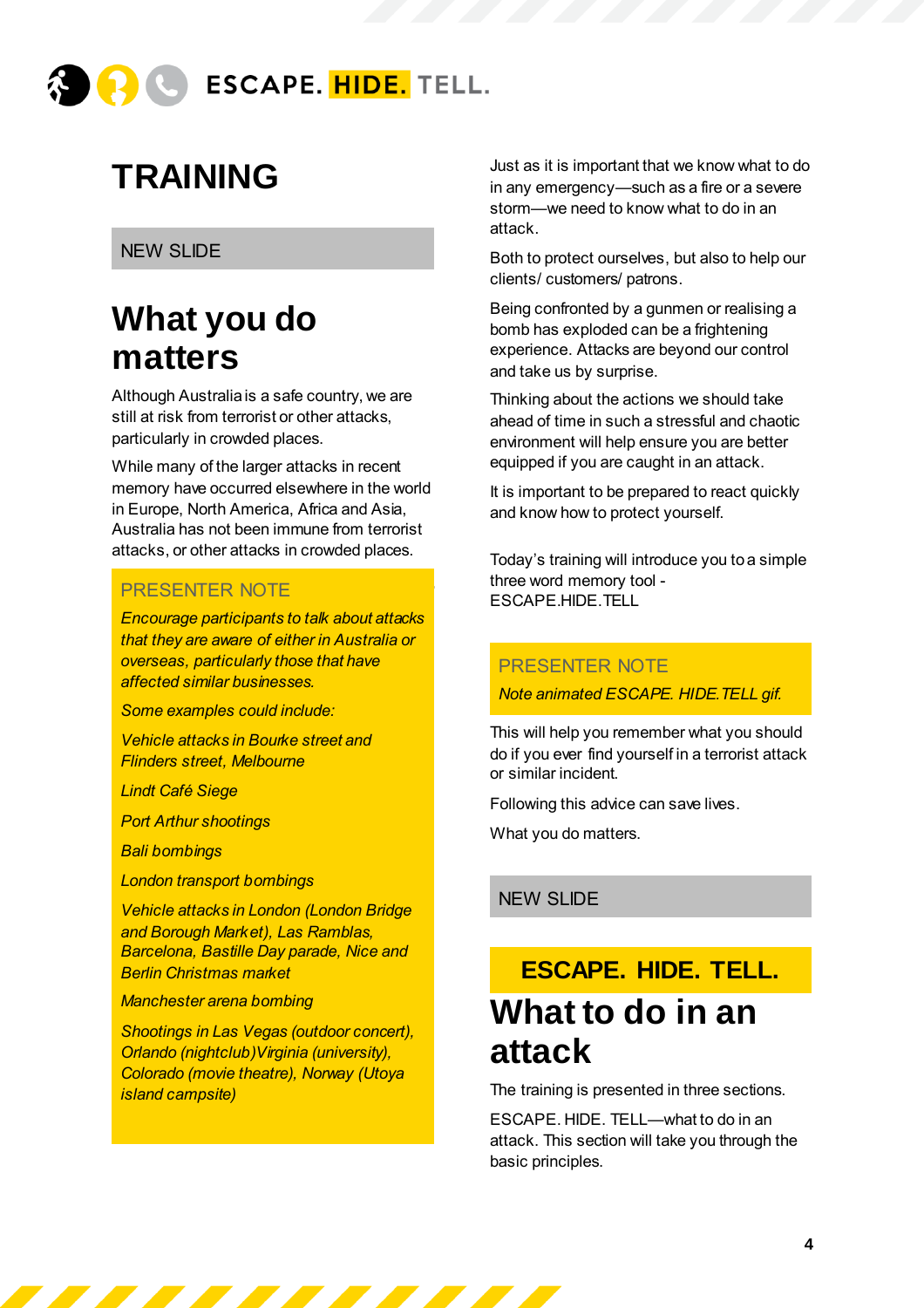

What you should consider during an attack this section will outline some of the unique considerations for different types of attacks.

Business considerations—this section outlines what we should be thinking about as staff.

#### NEW SLIDE

### **ESCAPE**

If you see a safe route, ESCAPE.

Move quickly and quietly away from danger.

If it is safe to do so, encourage the people you are with to go with you, but don't let the hesitation of others slow you down.

Take your mobile phone with you, if it is safe to do so. DO NOT put yourself in danger to get your mobile phone.

Do not let your belongings impede your ESCAPE.

Do not congregate in open areas or wait at evacuation points. It is important to escape the area as quickly as possible.

#### PRESENTER NOTE

*Encourage participants to talk about where they would or would plan to escape to if any of these situations happened in the workplace.*

#### **If you are nearby**

If you are nearby, make sure you are out of danger.

Do not move closer to see what is happening as you may be at risk from secondary attacks and explosions or hazardous materials.

#### If you are on a train or bus

In general, it is best to remain inside the train car or bus unless you are in immediate danger.

<u>The Communication of the Communication of the Communication of the Communication of the Communication of the Co</u>

If you are in danger and must leave the train car, be aware of hazards on the tracks or in tunnels and move with caution to the nearest station or point where you can contact emergency personnel.

Open windows or doors if it is safe to do so. In IED attacks, this can reduce the severity and number of injuries from a secondary explosion.

#### NEW SLIDE

### **HIDE**

If you are unable to escape, or are unsure if it's safe to do so, HIDE.

Silence your mobile phone and other devices and turn off vibrate. This is extremely important as the noise from your phone could easily identify your location to an attacker.

Be as quiet and still as possible so as not to give away your hiding place.

Be aware of your exits. Knowing whether your exits can help in case you need to move from your current hiding place.

A safe hiding spot in an active armed offender situation is one that has a sturdy physical barrier between you and the offender. For example, locking a door and moving a large object behind the door.

Avoid congregating in open areas, such as corridors and foyers.

Only as a last resort consider looking for something you can use to defend yourself if you are located by the offender.

Help others only if it is safe to do so

Constantly re-assess the situation and your options based on the best available information.

#### PRESENTER NOTE

*Ask participants why congregating in an open area might be unsafe, and what they should do instead.*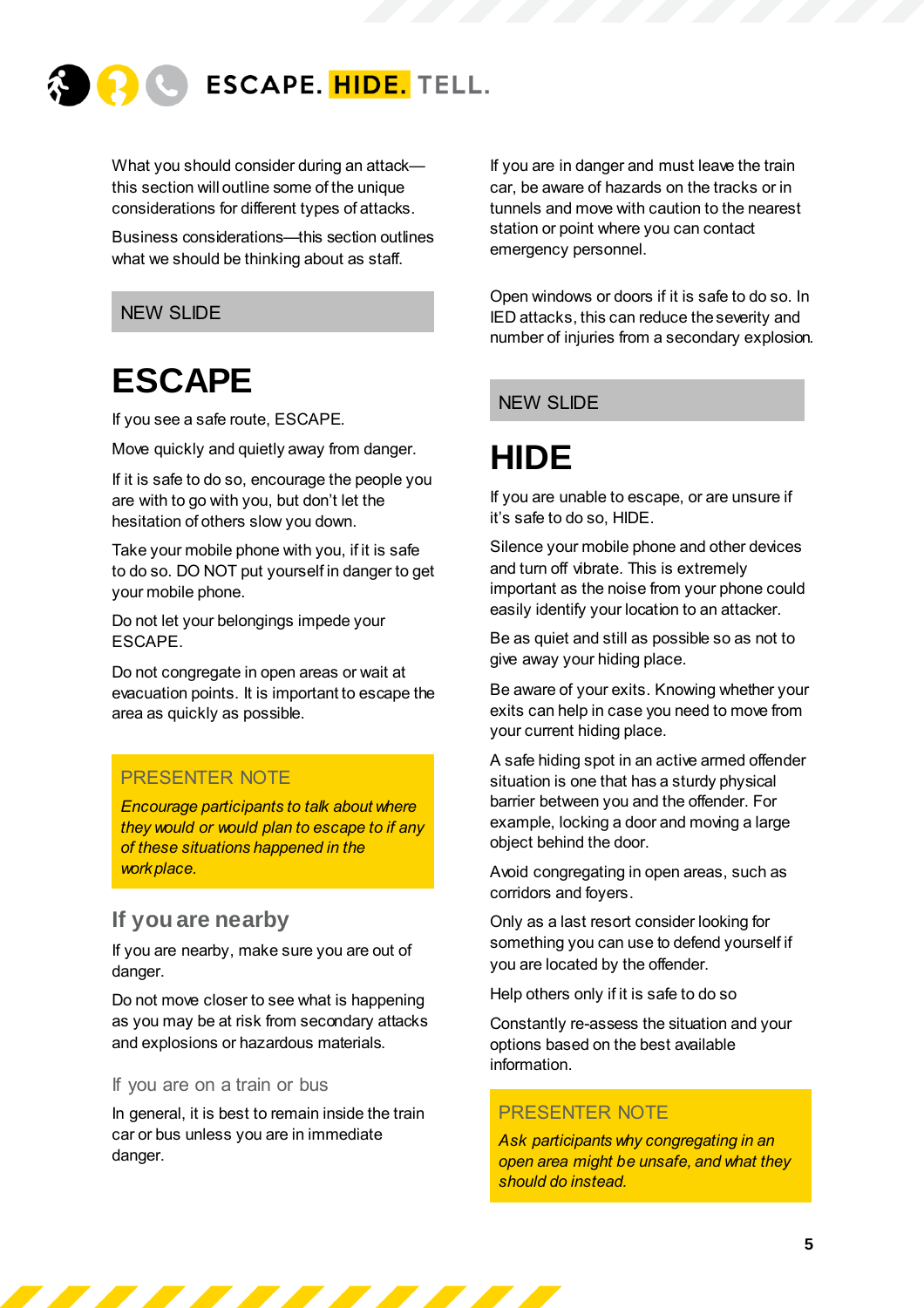

#### NEW SLIDE

### **TELL**

When it is safe to do so, TELL.

Call the police by dialling Triple Zero (000). But never at the risk of your own safety or the safety of others.

The more information you can give about your location, surroundings, the attackers and the events that have occurred, the better.

If it is safe to do so, think about obtaining the following information:

- exact location of the incident
- description of the offender/s and whether they are moving in any particular direction
- details of any weapons being used
- number of people in the area and any that have been injured
- the motive or intent of the offender/s (if known or apparent).

You may be asked to stay on the line and provide further information that the operator requests or if the situation changes.

Your top priority should remain your safety, so maintain awareness of what is going on around you, and to be quiet if you are in danger.

If it is safe, provide advice to others in the area that may be unsure of the current location of the threat and what they should do.

Whether you are able to safely do this, and the communication methods available to you, will be determined by the circumstances and your own assessment of the situation.

Never put yourself or others in danger.

#### NEW SLIDE

### **Police response**

When police arrive, follow their instructions.

Their first priority will be to deal with the immediate threat to prevent further injury and this may take time.

It is possible that police may not be able to distinguish you from the offender/s.

It is important to remember:

- police officers will be armed and could point guns in your direction
- police may treat you firmly
- avoid quick movements or shouting and keep your hands visible
- the police priority is to locate the offender. This means they may move past people that need help.

Be aware that police may enter your location at some stage to secure the building and locate people that have hidden from the threat

You should follow all instructions given by emergency responders.

You will be evacuated when it is safe to leave the area.

If you have safely escaped, stay away from the area until the police approach you for information.

#### NEW SLIDE

### **ESCAPE. HIDE. TELL. What you should consider during an attack**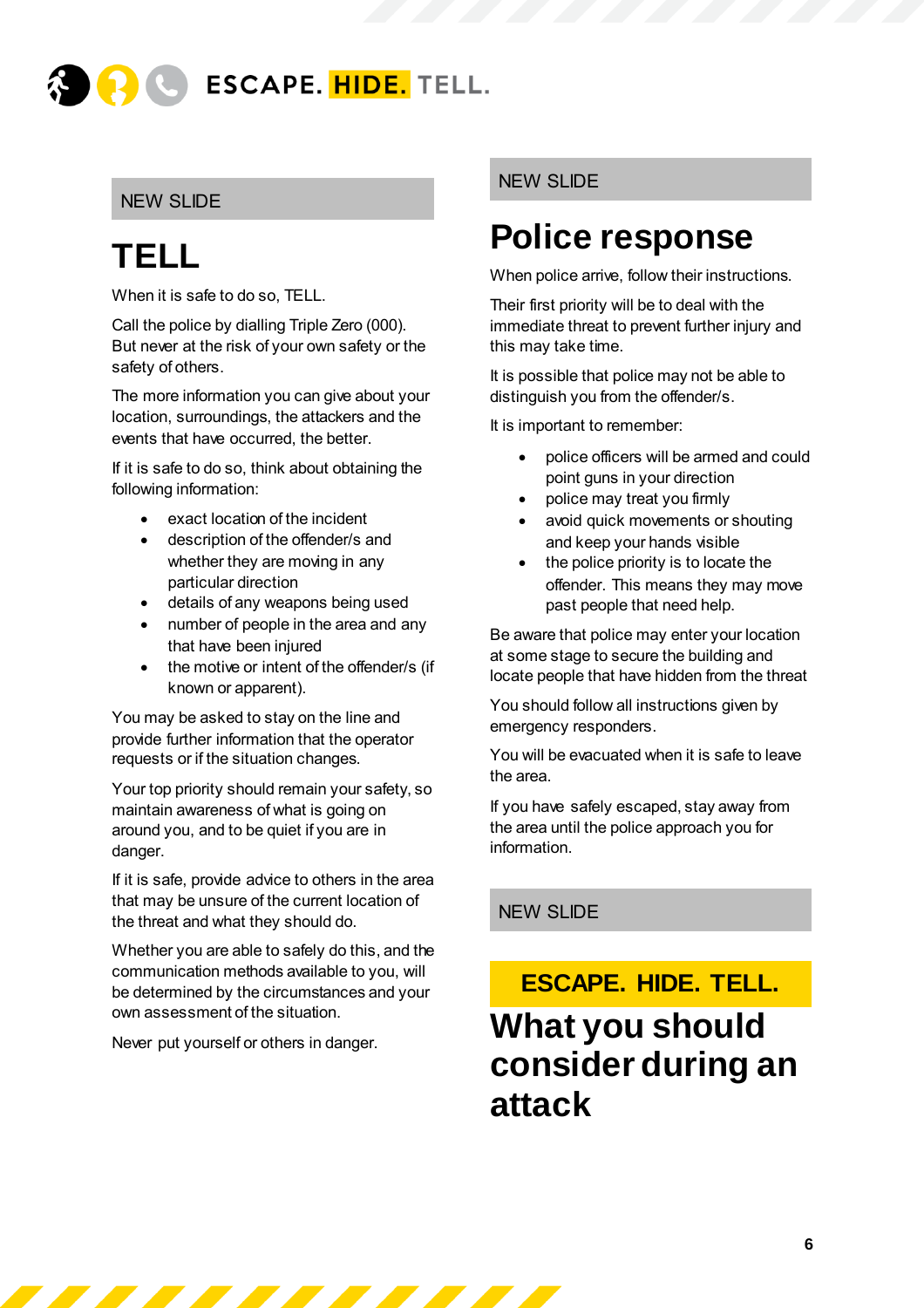

#### NEW SLIDE

### **Your plan must be flexible**

Every situation will be different. You will need to make decisions when an attack is unfolding and you may need to adjust your plan as you go.

For instance, you may have to hide before you have the opportunity to escape.

In some situations you may still need to hide once you have escaped the immediate area.

Depending on the type of attack, or your location, you may need to respond differently.

If you see a commotion, hear screams, gunfire or loud noises, think about your safest option.

Always be mindful that any attack can become a mixed mode attack very quickly.

ESCAPE. HIDE. TELL is a quick way to remember the options available.

#### NEW SLIDE

### **Types of attacks**

Attacks can take many forms.

How you respond in a knife attack may be very different to how you would respond if an explosive device has gone off, or if you were to find yourself being exposed in a chemical attack.

Thinking ahead of time about what you should do for different types of attacks, may help you to react quickly if you ever find yourself in these situations.

The most common types of attacks are:

<u> Tantara Maria Barat da Barat da Barat da Barat da Barat da Barat da Barat da Barat da Barat da Barat da Barat </u>

Active armed offender, improvised eplosive devices, chemical weapons, hostile vehicles and Mixed mode.

NEW SLIDE

### **Active armed offender attacks**

These involve an offender or multiple offenders actively killing or trying to kill people.

When most people think of these types of attacks they think of guns or knives. But they can also include other everyday items such as a bottle, screwdriver, baseball bat—any object that someone could use to harm you.

They evolve rapidly so the first responders may be security guards, or general duties police in the area.

Many active armed offenders will continue to attempt to harm victims until confronted by law enforcement.

#### **ESCAPE**

When escaping an active armed offender, you should make use of cover and concealment opportunities if needed. This can include:

- building walls and partitions
- brickwork or concrete walls
- vehicles
- earth banks, hills and mounds
- fences and other large structures
- blinds and curtains.

If it is safe to do so, help people, such as our clients/customers/patrons, who might be unfamiliar with the area to either escape by telling them which direction to move, or where there may be a safe place to hide.

#### **HIDE**

A safe hiding spot is one that has a sturdy physical barrier between you and the offender.

Do not congregate in open areas or wait at evacuation points.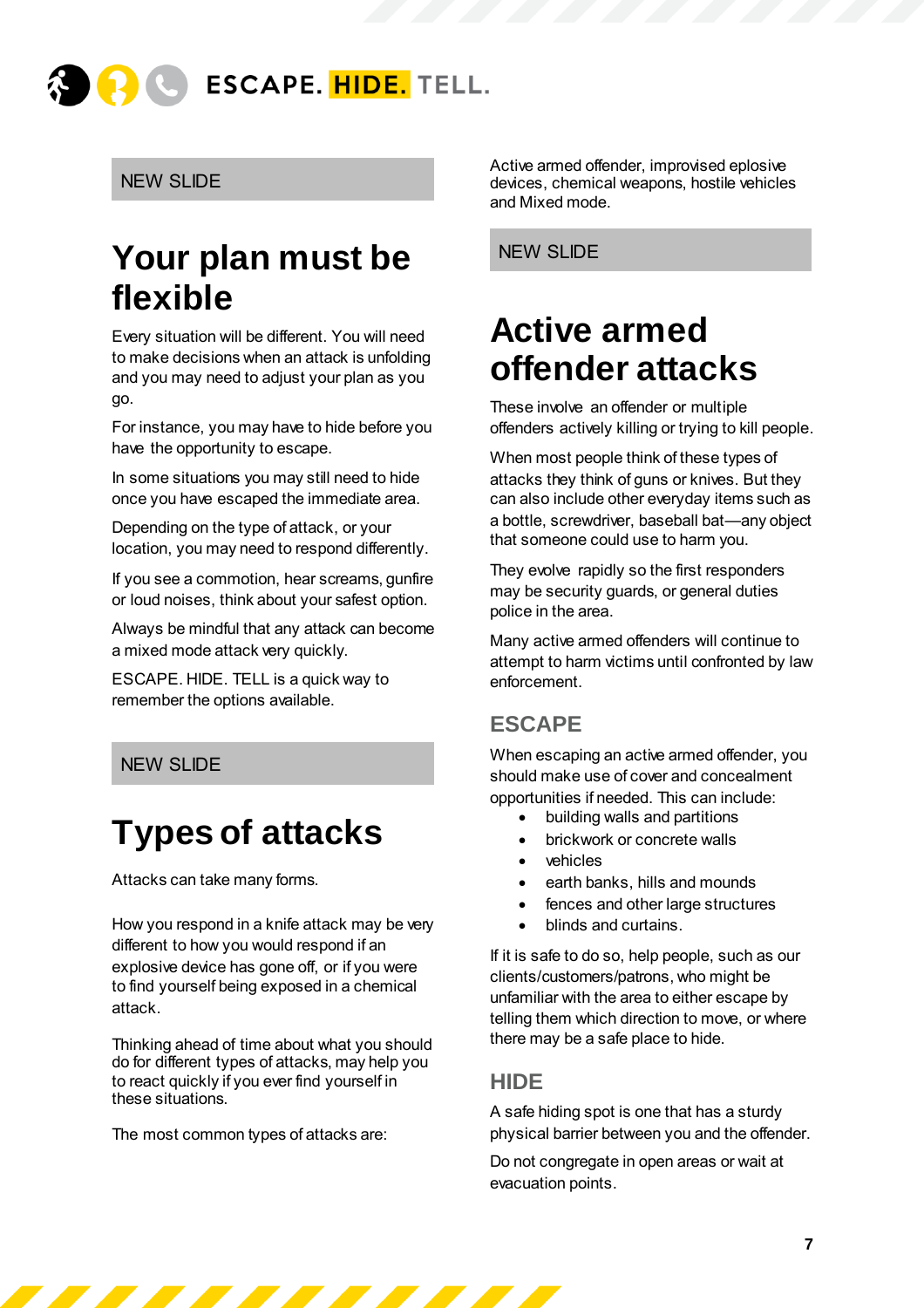

If you are hiding as a group, and it is safe to do so, remind everyone to keep quiet and still, and to turn their phones to silent.

Only as a last resort, consider looking for something you can use to defend yourself if you are located by the offender.

#### PRESENTER NOTE

*Ask participants if they can think of any areas that may be safe places to hide. Can they be locked or barricaded?*

#### NEW SLIDE

### **Improvised explosive attacks**

These attacks use explosives such as homemade bombs or other devices, to kill as many people as possible.

These type of attacks can include suicide bombings and happen in open spaces as well as indoors.

There can also be a risk of a second device in the vicinity.

#### **ESCAPE**

Leaving the area will help you to avoid falling debris, minimise your exposure to dust, smoke, and hazardous substances. It will also keep you safe in case a secondary device is present.

Use the stairs instead of lifts or elevators. But be aware of weakened floors and stairways.

Once you are out of the building, move away from windows, glass doors or other potentially hazardous areas.

#### **HIDE**

If you become trapped in a building after an improvised device has exploded and objects are falling around you, get under a sturdy table or desk until you can escape.

77 77 77 77 77 77 7

If you are still trapped after an explosion and are sure the attacker has left, signal your location to rescuers by using a flashlight, whistle, or by tapping on a pipe or wall.

#### PRESENTER NOTE

*Ask participants if they can think of anywhere it would be safe to shelter from falling debris*

#### NEW SLIDE

### **Chemical weapons attacks**

A chemical weapon is designed to deliberately deploy a harmful chemical.

It is the toxic chemical substances that are designed to cause harm, rather than the explosives that propel them.

All chemicals act differently and there are no common indicators for all chemical agents.

Some chemical agents can produce obvious visual signs of exposure including:

- eye irritation, visual changes, vomiting and diarrhoeacoughing, breathing difficulties and respiratory irregularities
- muscle weakness, paralysis and seizures
- skin redness, irritation and burns
- collapse, loss of consciousness, or death.

In some cases there may be no immediate or obvious indicators of a chemical weapons attack.

Signs that you can look out for include leakage of gas or vapour, or a chemical reaction

Also look out for powder or liquid with no obvious explanation.

**Contract Contract Contract Contract**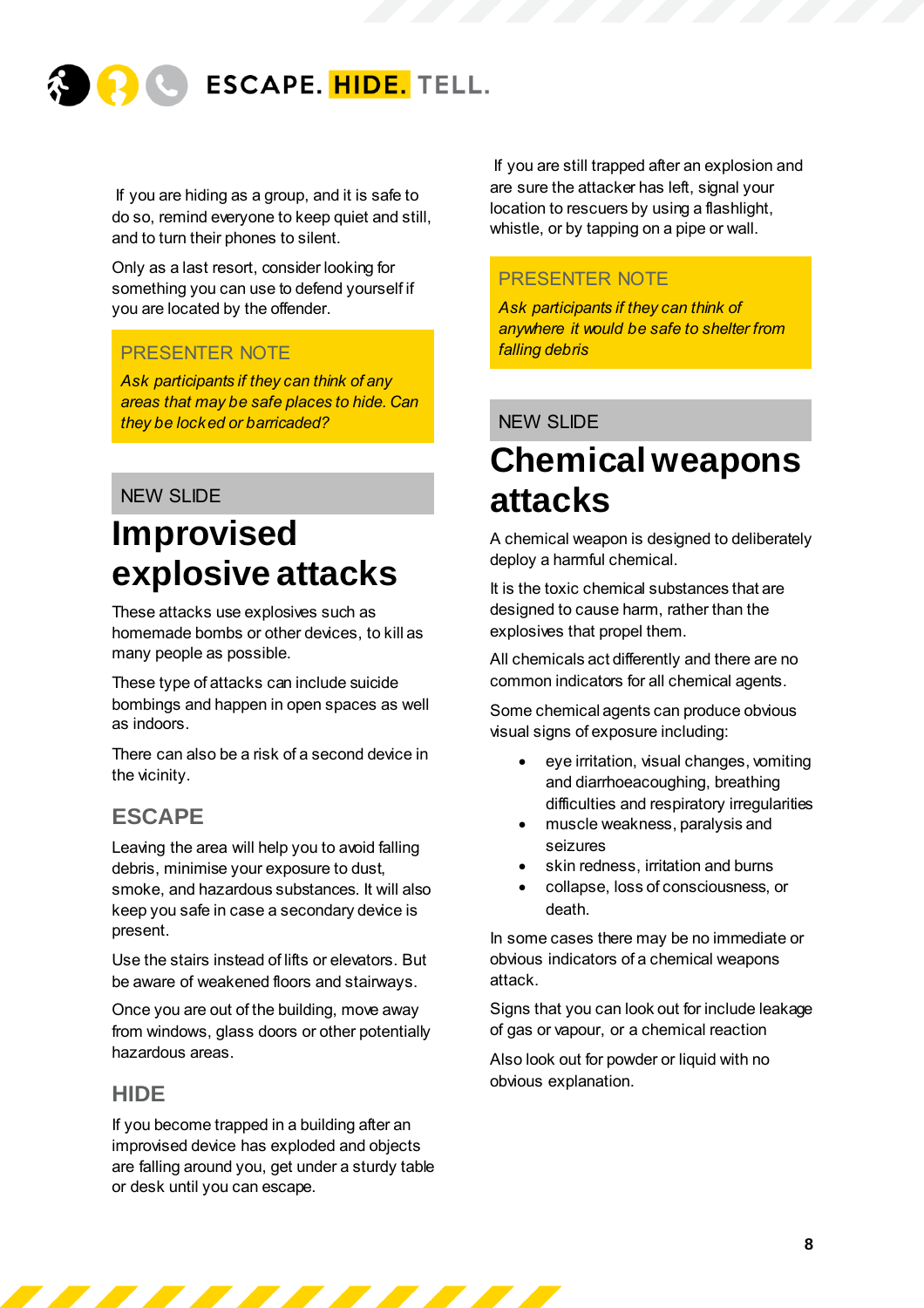

#### **ESCAPE**

If a volatile chemical is released inside a building or enclosed space, you should do whatever it takes to find uncontaminated air quickly. Exit the enclosed space if you can do so without passing through a contaminated area of break a window to access clean air.

Hiding within an enclosed space where a volatile chemical has been released should be avoided. By hiding in the space, you may increase your exposure.

If a volatile chemical substance is released in an outdoor or open space, you should avoid any obvious plume or vapour cloud, and move upwind and uphill if possible.

The best way to escape a chemical exposure is to enter a building away from the site and seal the building.

This can include closing doors, closing windows, turning off fans and air conditioning systems, and sealing windows and doors with plastic sheeting and duct tape.

#### PRESENTER NOTE

*Ask participants if there is anywhere nearby that would be a safe place to escape chemical exposure*

If you come into contact with chemicals, you should:

- remove outer clothing if contaminated and place in a sealed plastic bag
- wash yourself with soap and water, flush skin with lots of water, and flush eyes with water if they are irritated
- put on clean clothes if possible

<u>The Theodore and the Theodore and the Theodore and the Theodore and the Theodore and the Theodore and the Theodore and the Theodore and the Theodore and the Theodore and the Theodore and the Theodore and the Theodore and </u>

seek medical attention

#### NEW SLIDE

### **Hostile vehicle attack**

A hostile vehicle is one whose driver is determined to cause injury or death to people, disrupt business or effect publicity for a cause.

These attacks most often occur in places where vehicle access is restricted.

A hostile vehicle may carry an explosive device or the vehicle itself, travelling at speed, may present the primary danger.

The most likely targets of hostile vehicles are spaces occupied by large groups at a particular time.

Hostile vehicles may be parked containing some kind of explosive or enter a restricted area through tailgating, duress or deception.

Often they gain access by ramming through people and barriers (ramming people and structures).

#### **ESCAPE**

In vehicle attacks, move as quickly as possible to areas that put as many obstacles between you and the vehicle as possible but don't leave you trapped.

#### PRESENTER NOTE

*Ask participants where they would escape to in a vehicle attack near your business.*

NEW SLIDE

**START**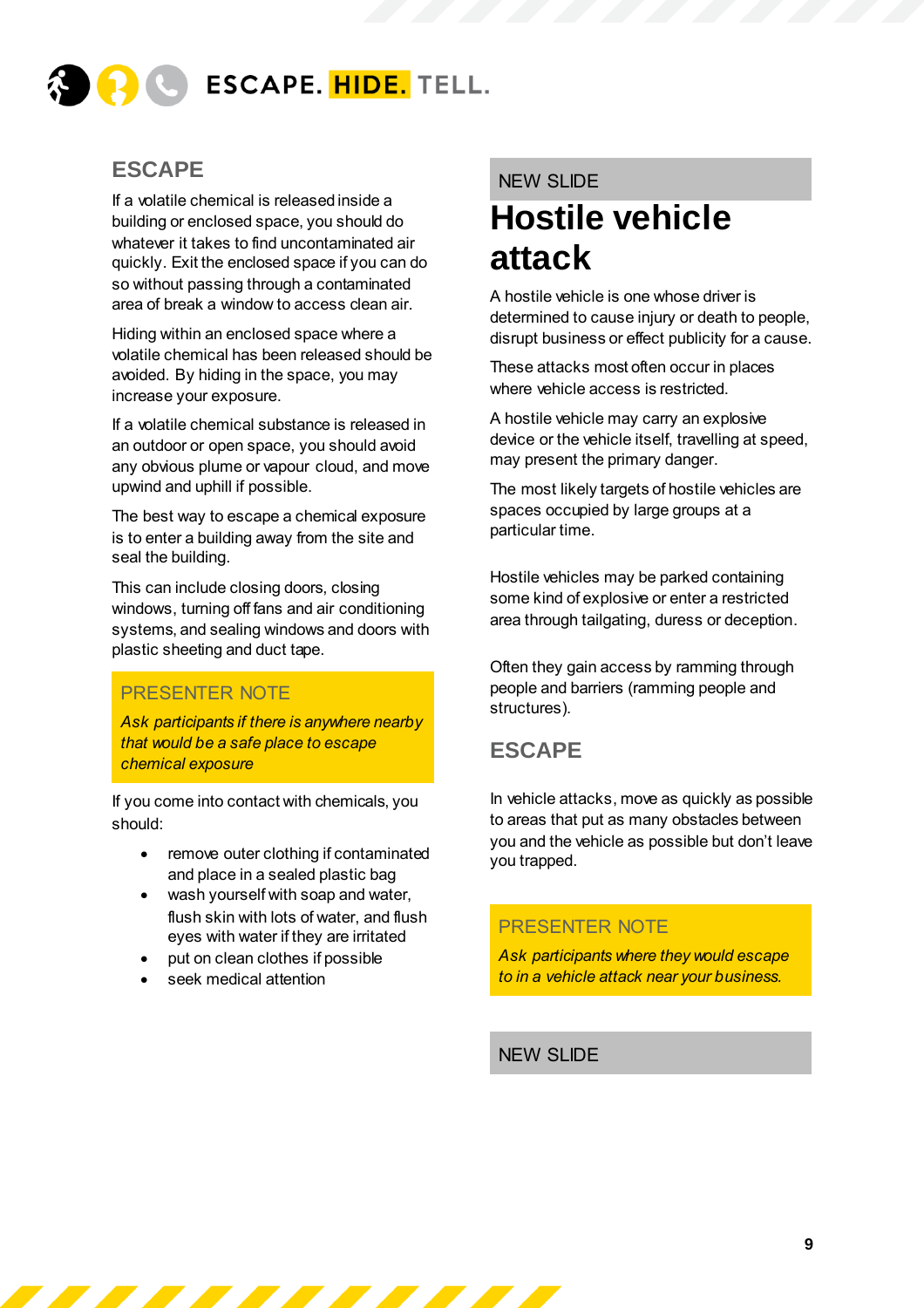

### **Mixed mode attacks**

These are attacks that use a combination of the attack types we have just covered.

For example, many hostile vehicle attacks are immediately followed by the offender using a knife to try and kill people.

An active armed offender or vehicle attack can also sometimes involve explosive devices

Based on this, you can see why it is important for you to constantly re-assess your situation and your options based on the best information available to you.

#### PRESENTER NOTE

*Encourage participants to discuss whether they have contemplated any of these types of attacks happening in their workplace.*

*Reinforce that while these kinds of attacks are rare in Australia, the purpose of the training is to ensure we are prepared.*

#### NEW SLIDE

#### **ESCAPE. HIDE. TELL.**

### **Being prepared**

Businesses like ours do a lot of work behind the scenes to ensure we are as resilient as possible to terrorist attacks while ensuring our clients/customers/patrons/ the public can still enjoy themselves.

Failure to prepare and respond effectively leaves our business and our employees vulnerable. Our most important asset is our people. Our primary responsibility is to keep you safe—as well as the people that use or visit our workplace.

<u>Ta kasana ay katalog asala sa sa sa sa sa barang ang kasana ay kasana ay kasana ay kasana ay kasana ay kasana </u>

#### NEW SLIDE

### **What you can do to prepare**

There are some things you can all do to help.

- Be aware of your role and responsibilities within our emergency evacuation plans.
- Be aware of evacuation routes, including identifying alternative routes.
- Consider how you will communicate evacuation routes to people during an incident.

Remember, visitors to our organisation may not be aware of our evacuation routes, so safely directing them away from danger may save many lives.

#### PRESENTER NOTE

*Encourage participants to outline the business' emergency and evacuation plans as they understand them.*

Think about how you can apply the ESCAPE. HIDE. TELL principles to our business.

#### PRESENTER NOTE

*Encourage participants to discuss how they think ESCAPE. HIDE. TELL can be applied to your business.* 

NEW SLIDE

### **Resources to help your business**

If you are interested in learning more about *Australia's Strategy for Protecting Crowded*